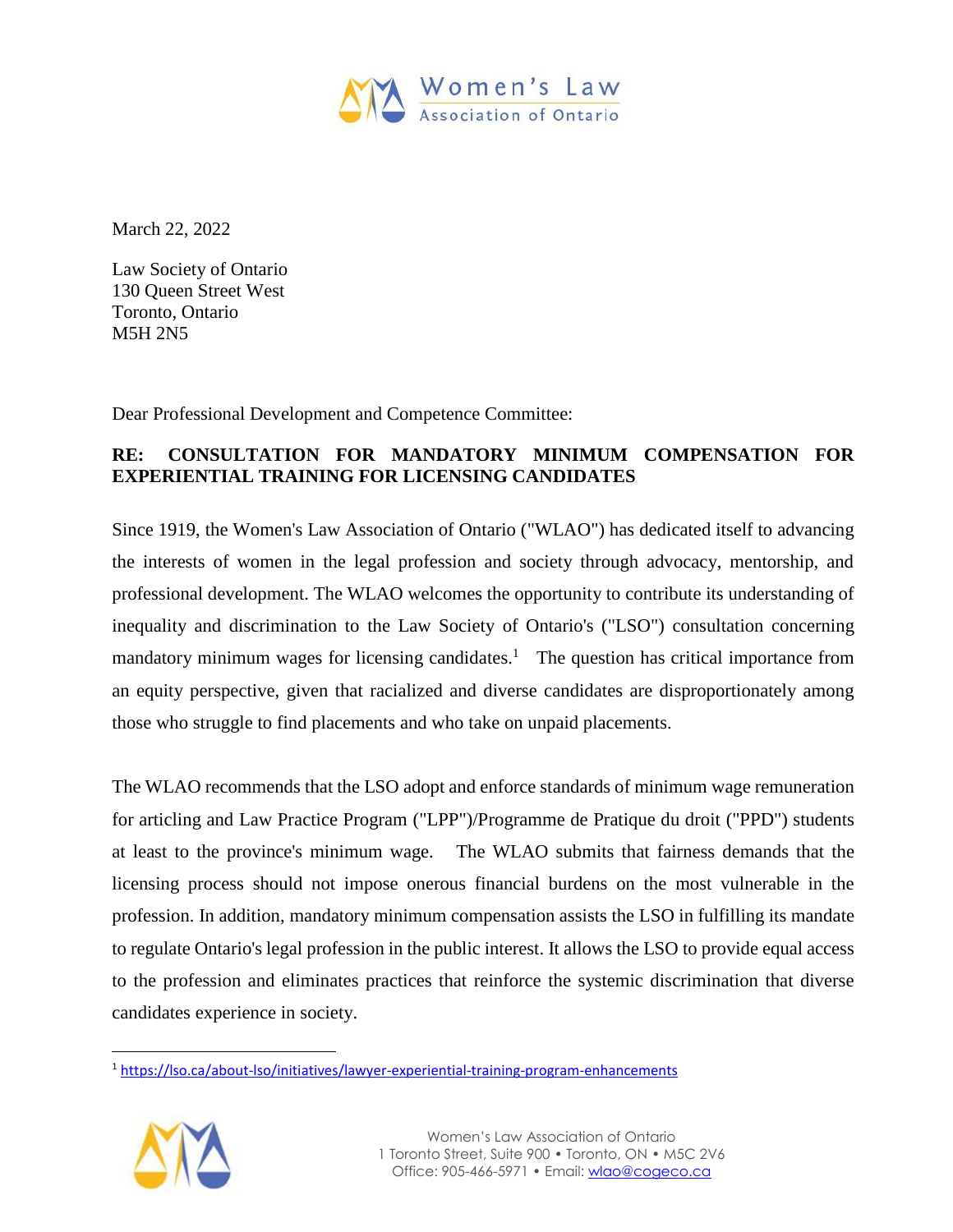The WLAO's response in this consultation includes recommendations to bolster the financial ability of sole practitioners and small firms to provide paid placements. Support for sole practitioners and small firms is vital because these firms provide the greatest number of placements and provide experiential training in areas of law not serviced by the large firms. In addition, the work that these firms conduct promotes social justice and access to justice principles.

The WLAO interviewed current licensing candidates and recent calls for their input on this matter. As one recently admitted racialized female lawyer stated:

*I had to article for free because I could not find other work. I was hired by a sole practitioner who worked with three lawyers in shared chambers. I worked full-time. The lawyers that I worked for could afford to pay me but chose not to. I had to work because I had already invested a lot of money and time into my education. It was my dream to become a lawyer.* 

Other licensing candidates in unpaid positions reported that they felt exploited. Some noted that while they saw their labour contributing directly to revenue generation, they received no financial compensation, not even a stipend. One candidate remarked that it was "mind-boggling" that they are not paid when the minimum wage in Ontario is \$15.00 per hour.

# **BACKGROUND OF 2018 REPORT AND 2021 AMENDMENTS**

In November 2021, Convocation made decisions on experiential training that deviated from the recommendations reached in its 2018 *Report Professional Development & Competence Committee Options for Lawyer Licensing: A Consultation Paper*. <sup>2</sup> This derogation from the 2018 recommendations occurred notwithstanding that the 2018 Report was a product of extensive consultations and a detailed examination of the licensing process. The LSO's 2018 Report included measures such as the education of principals and oversight of placements. It also recommended a mandatory minimum wage for licensing candidates. The pandemic delayed the implementation of the recommendations. However, when Convocation addressed the 2018 Report on November 26,

<sup>2</sup> [https://lawsocietyontario.azureedge.net/media/lso/media/about/convocation/2021/convocation-november-2021](https://lawsocietyontario.azureedge.net/media/lso/media/about/convocation/2021/convocation-november-2021-professional-development-and-competence-report.pdf) [professional-development-and-competence-report.pdf](https://lawsocietyontario.azureedge.net/media/lso/media/about/convocation/2021/convocation-november-2021-professional-development-and-competence-report.pdf)

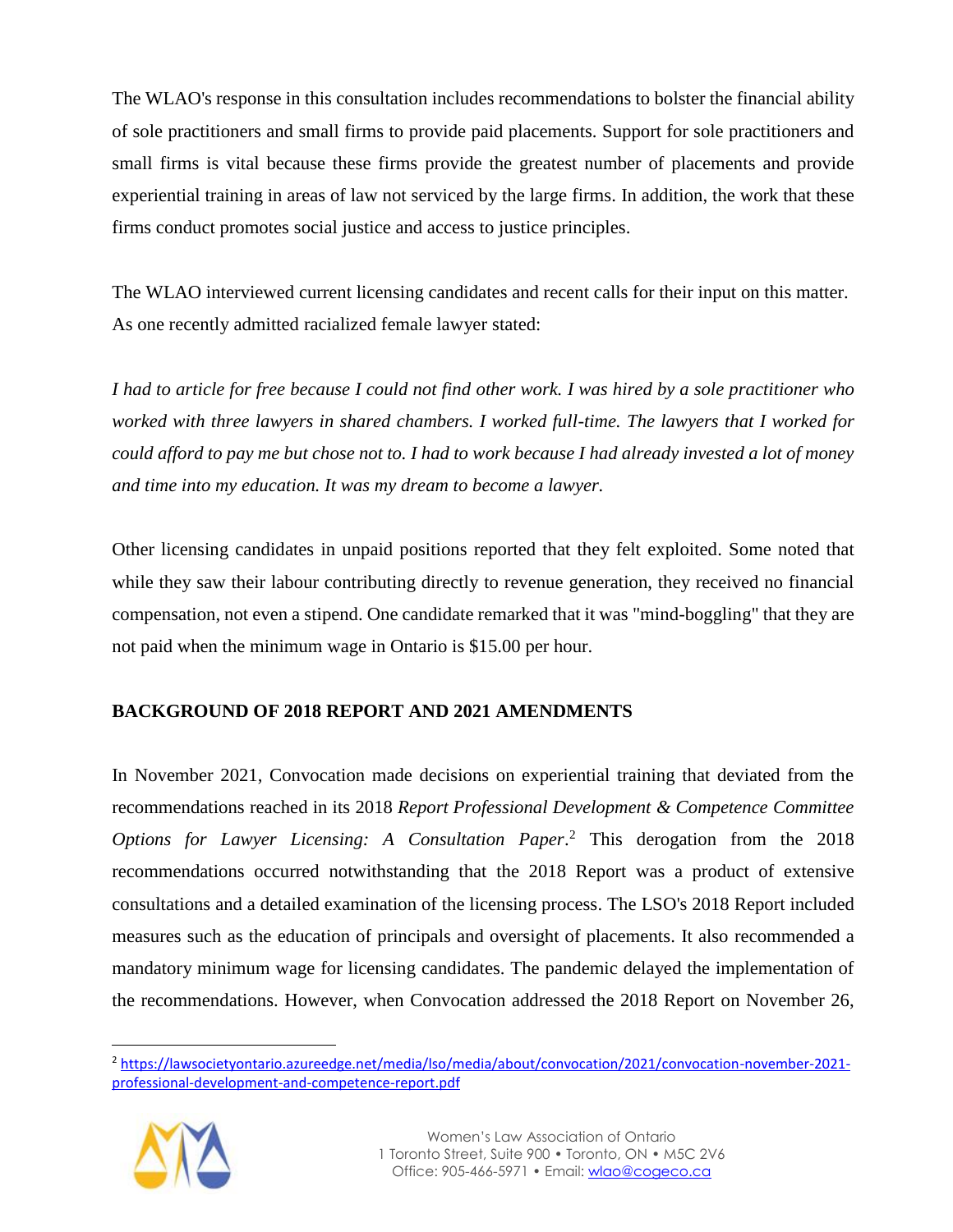2021, the LSO altered several aspects of the recommendations and opted to modify the mandatory aspect of the compensation in favour of a "best practices" approach, which merely "encourages" that all experiential training placements be paid, subject to further consultation.

The WLAO favours enforced mandatory minimum compensation. The WLAO is not satisfied that the best practices approach will sufficiently curtail the reliance on unpaid labour. In addition, a justification for deviating from the mandatory minimum recommendation arose over concerns of the availability of placements during the pandemic. These concerns are less pressing because the data show that the number of articling placements has rebounded to pre-pandemic levels.

# **FACTORS SUPPORTING MANDATORY MINIMUM COMPENSATION**

Several factors support mandatory minimum compensation for licensing candidates. First, many law students graduate with a substantial debt load. Tuition for law schools across Ontario ranges between \$19,000 and \$37,000 per year. Most law students graduate with exorbitant student loans. According to the 2019 report published by the Law Students' Society of Ontario ("LSSO"), students acquire approximately \$83,000 in debt by their third year of law school.<sup>3</sup> Approximately 75% of students fund their legal education with a secured line of credit. In addition to the student debt, licensing candidates face significant licensing fees of nearly \$5000.00. In December 2021, the LSSO called on the LSO to implement the previously approved mandatory minimum wage.<sup>4</sup>

Second, those candidates who take on unpaid positions and participate in the LPP disproportionately arise from racialized and diverse communities. Racialized and diverse candidates are also overrepresented amongst candidates who currently do not have a placement. The LSO has long recognized the barriers that racialized and diverse candidates experience in licensing. According to the 2016 Report *Working Together for Change; Strategies to Address Issues of Systemic Racism in the Legal Professions* 40 % of racialized

licensees identified race as barrier to entry into the profession:

[documents.llnassets.com/0010000/10102/law%20students'%20society%20of%20ontario%20-](https://s3.amazonaws.com/tld-documents.llnassets.com/0010000/10102/law%20students) [%20just%20or%20bust%20report.pdf](https://s3.amazonaws.com/tld-documents.llnassets.com/0010000/10102/law%20students)

<sup>4</sup> [https://www.lsso.ca/post/lsso-s-mandetory-minimum-wage-submission-soumission-obligatoire-du-salaire](https://www.lsso.ca/post/lsso-s-mandetory-minimum-wage-submission-soumission-obligatoire-du-salaire-minimum)[minimum](https://www.lsso.ca/post/lsso-s-mandetory-minimum-wage-submission-soumission-obligatoire-du-salaire-minimum)



<sup>&</sup>lt;sup>3</sup> Just or Bust? Results of the 2018 Survey of Ontario Law Students' Tuition, Debt, & Student Financial Aid Experiences [https://s3.amazonaws.com/tld-](https://s3.amazonaws.com/tld-documents.llnassets.com/0010000/10102/law%20students)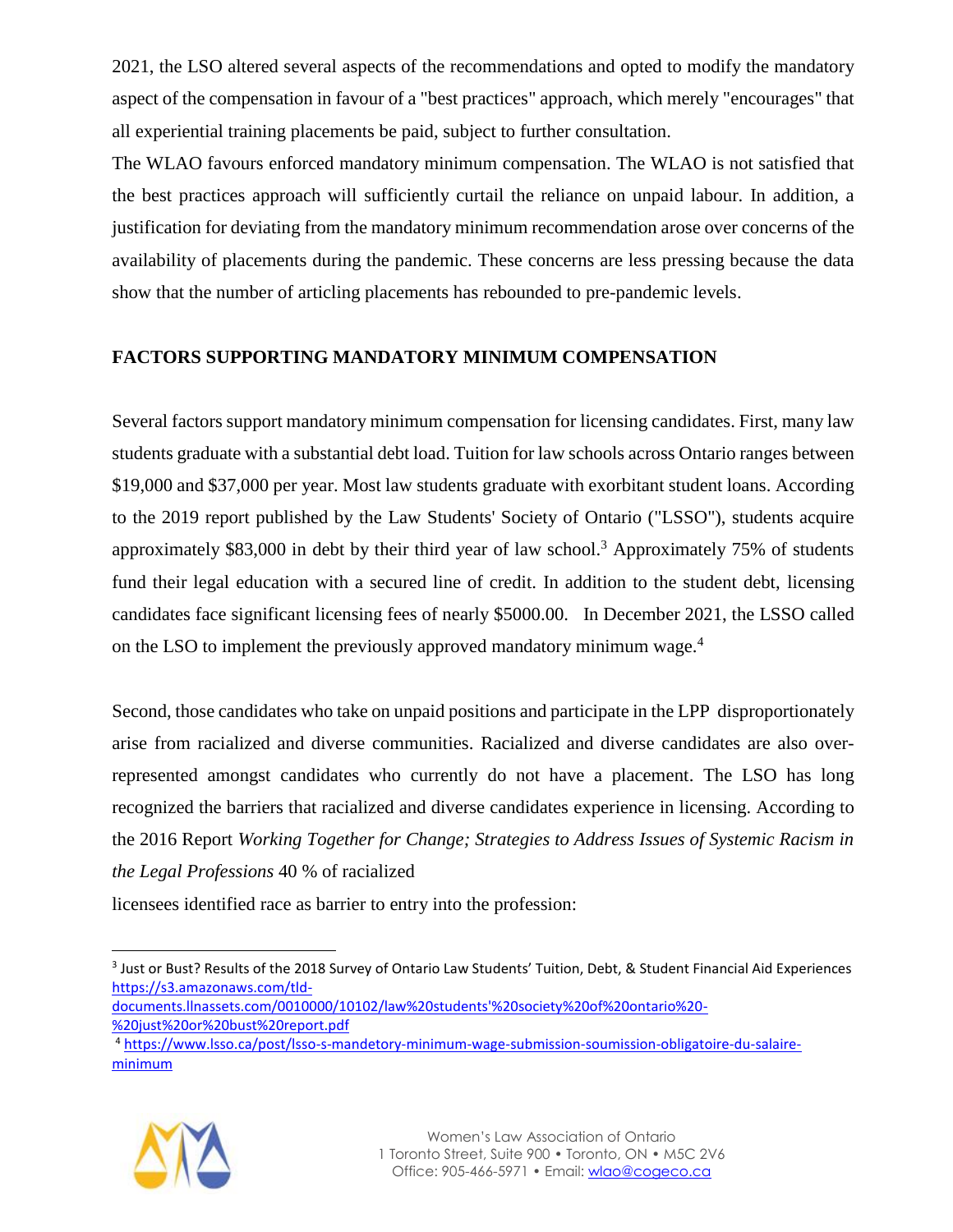Racial and ethnic barriers were ranked highly among the barriers to entry and advancement. Forty percent (40%) of racialized licensees identified their ethnic/racial identity as a barrier to entry to practice, while only 3% of non-racialized licensees identified ethnic/racial identity as a barrier. Racialized licensees frequently identified physical appearance, socioeconomic status, place of birth and upbringing, age, manner of speaking English/French and gender identity as barriers — more so than non-racialized licensees.

…

Racialized licensees were also more likely to have struggled to find an articling position or training placement.

Participants noted that race-based barriers are often complicated by the additional experiences of discrimination based on sex, gender identity, gender expression disability, sexual orientation, class and creed <sup>5</sup>

Third, the power imbalance between licensing candidates and their employers creates an environment for mistreatment. Almost one in five candidates reported harassment, discrimination or mistreatment during articles. The power imbalance between the principal and the candidate is exacerbated in the context of unpaid licensing candidates. Mistreatment of licensing candidates, especially those under a financial strain, erodes their mental health. Licensing candidates do not receive *Employment Standards Act* protections. Given the lack of protection, the LSO must take the necessary steps to ensure that the most vulnerable in the profession are protected rather than enabling or creating opportunities for their exploitation.

Fourth, the LSO has a leadership role in delineating the scope of the conduct for lawyers. Lawyers are directly responsible for applying constitutional rights, human rights, employment and labour laws. As officers of the court, the public expects that lawyers adhere to prevailing legal principles and norms. The LSO should not allow its structures to circumvent basic legal protections accepted in society. Moreover, unpaid placements perpetuate within the LSO the inequality and systemic barriers that racialized and diverse candidates experience. It would harm the reputation of the LSO

<sup>5</sup> *Working Together for Change: Strategies to Address Issues of Systemic Racism in the Legal Professions* at paras 50 and 51*.* 

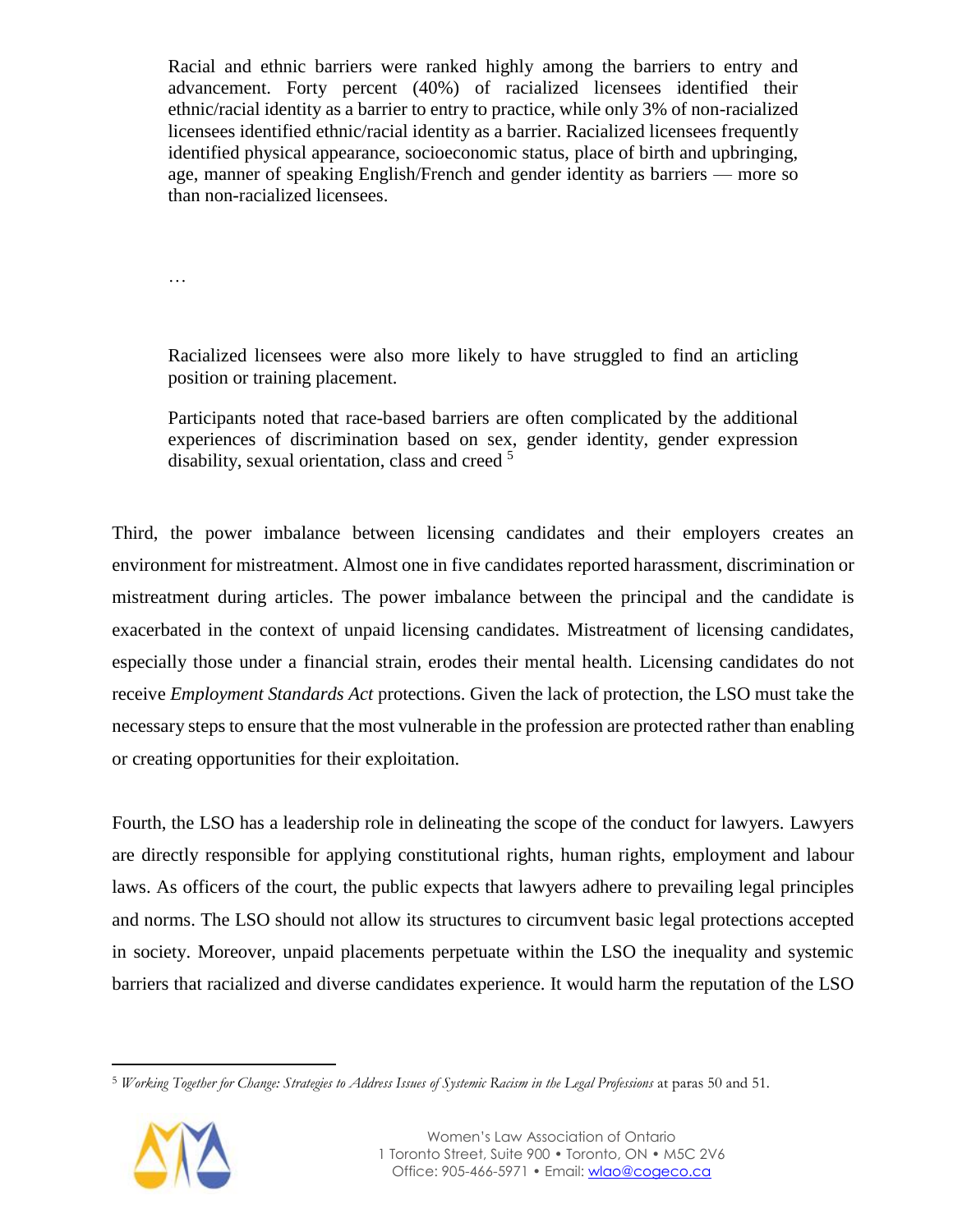and the legal profession were the public to see that the LSO countenances or ignores the differential treatment of racialized and diverse licensing candidates based on immutable factors.

Furthermore, the LSO has a statutory duty to protect the public interest.<sup>6</sup> The LSO has argued that it is in the public interest to have equal access to the profession and to have a profession that is diverse and reflective of the population of Ontario.<sup>7</sup> Mandating minimum compensation will ensure entry into the profession of those candidates who allow the LSO membership to better reflect society.

#### **SUPPORT FOR SOLE PRACTITIONERS AND SMALL FIRMS**

As a corollary to a mandatory minimum compensation of licensing candidates, the WLAO asks that the LSO provide financial support for sole practitioners and small firms to assist them in delivering paid placements. Sole practitioners and small firms play an integral role in training licensing candidates, creating the bulk of placements. They also provide legal services to segments of society who otherwise would not have access to justice, including to low-income, rural, racialized and vulnerable communities. Therefore, the benefits of assisting sole practitioners and small firms go beyond the direct remuneration of the licensing candidates

Sole practitioners and small firms form the backbone of the licensing process. According to the data, sole practitioners and small firms provide the majority of the licensing placements, accounting for approximately 500- 600 placements. In contrast, large firms provide only 310 placements and the government 214 placements. The LSO estimates that  $130 - 150$  placements are paid at less than \$20,000 or were unpaid. The majority of these placements were with sole practitioners or law firms of two to ten lawyers.<sup>8</sup>

Over the last five years, the LSO has seen an 18% increase in the number of licensing candidates without a commensurate increase in the number of placements. Consequently, 500 candidates have entered the licensing process within the last three years but have yet to secure a placement. <sup>9</sup> The



<sup>6</sup> *Law Society Act,* R.S.O. 1990, c. L.8 s. 4.2

<sup>7</sup> See *Trinity Western University v. The Law Society of Upper Canada,* 2016 ONCA 518 Factum of the LSUC paras 18 – 19.

<sup>8</sup> Professional Development and Competence Committee, "Experiential Training Enhancements", available at [https://lawsocietyontario.azureedge.net/media/lso/media/about/convocation/2021/convocation-november-2021](https://lawsocietyontario.azureedge.net/media/lso/media/about/convocation/2021/convocation-november-2021-professional-development-and-competence-report.pdf) [professional-development-and-competence-report.pdf,](https://lawsocietyontario.azureedge.net/media/lso/media/about/convocation/2021/convocation-november-2021-professional-development-and-competence-report.pdf) pages 12, 13 and 18.

<sup>9</sup> *Ibid.,* p. 11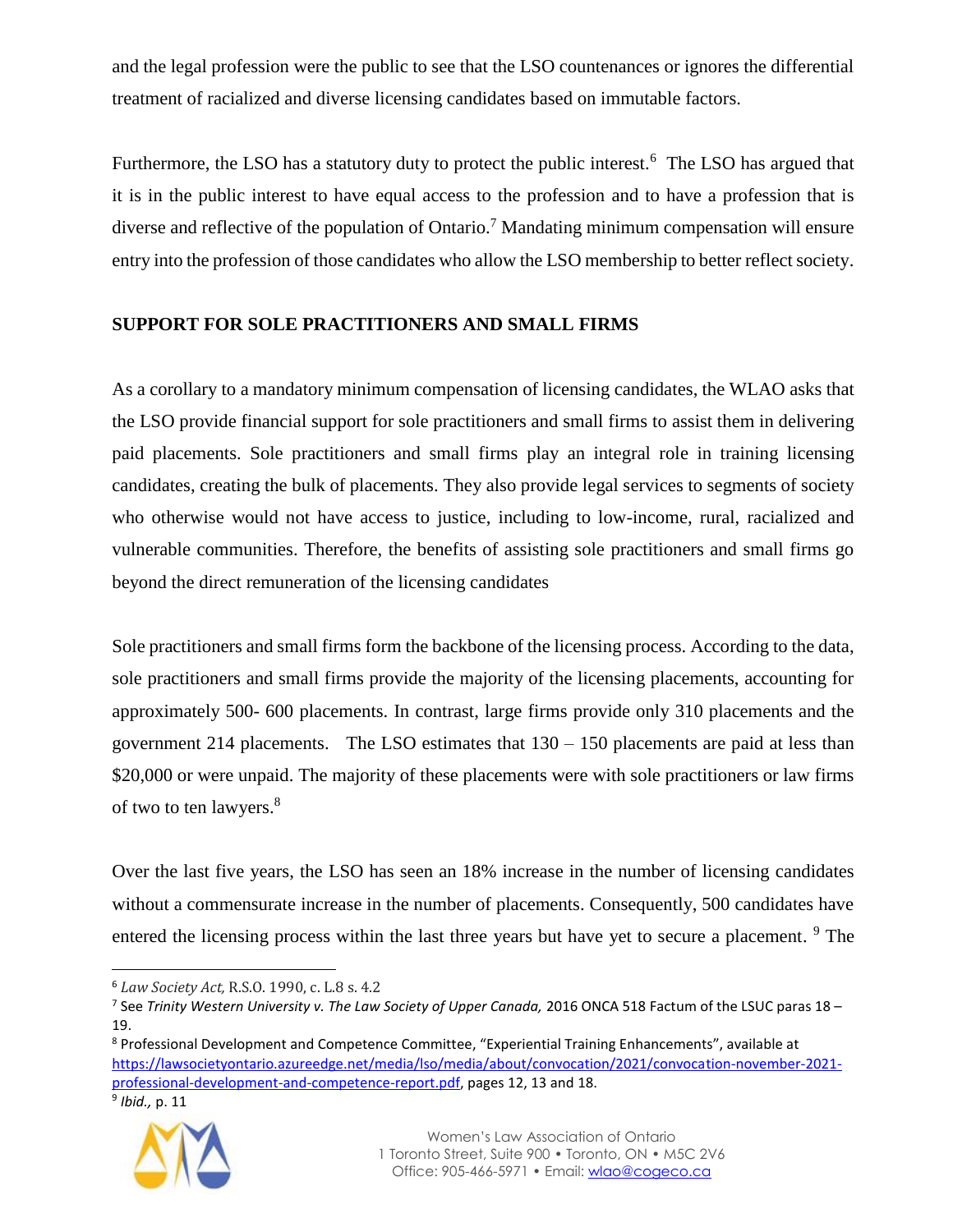pandemic resulted in approximately 170 fewer articling placements in 2020 than in 2019. However, the number of placements in 2021 appears to be returning to 2019 levels.<sup>10</sup>

At the November 2021 meeting, Convocation based its decision to move away from the 2018 Report recommendations for mandatory minimum compensation based on two concerns. First is the adverse impact of the pandemic on the number of placements. Second is the concern that mandating compensation would lead to a decrease in placement opportunities. The concern over the pandemic's adverse impact has decreased as the number of placements has rebounded to pre-pandemic levels. Second, the LSO has provided no reliable data expressing the number of placements that would be lost in the face of mandatory minimum compensation. However, given that the minimum wage costs \$600 per week, the imposition of a minimum wage standard will likely result in a marginal number of placement losses. In any event, the WLAO offers recommendations to increase the overall number of placements through support mechanisms directed at sole and small firms.

# **RECOMMENDATIONS**

The WLAO recommends that the LSO adopt and enforce standards of minimum wage remuneration for articling and LPP students and suggests the following as mechanisms to attain this objective:

- a) The WLAO urges the LSO to consult with stakeholders to develop direct investment into qualifying sole and small firms to assist in compensating licensing candidates. This would address the issue of unpaid placements and would promote access to justice. The LSO's and the Law Foundation of Ontario's ("LFO") mandate is access to justice. WLAO asks the LSO to consult with the LFO to directly fund access to justice by assisting the main individuals who deliver that service, sole practitioners and small firms who work with marginalized communities and services in areas not covered by the large firms.
- b) The WLAO proposes other adjustments to assist qualifying sole practitioners and small firms such as that:
	- i) The LSO consult with LAWPRO to create LAWPRO credits for qualifying principals;
	- ii) The LSO defer licensing fees for qualifying students;



<sup>10</sup> *Ibid.,* p. 10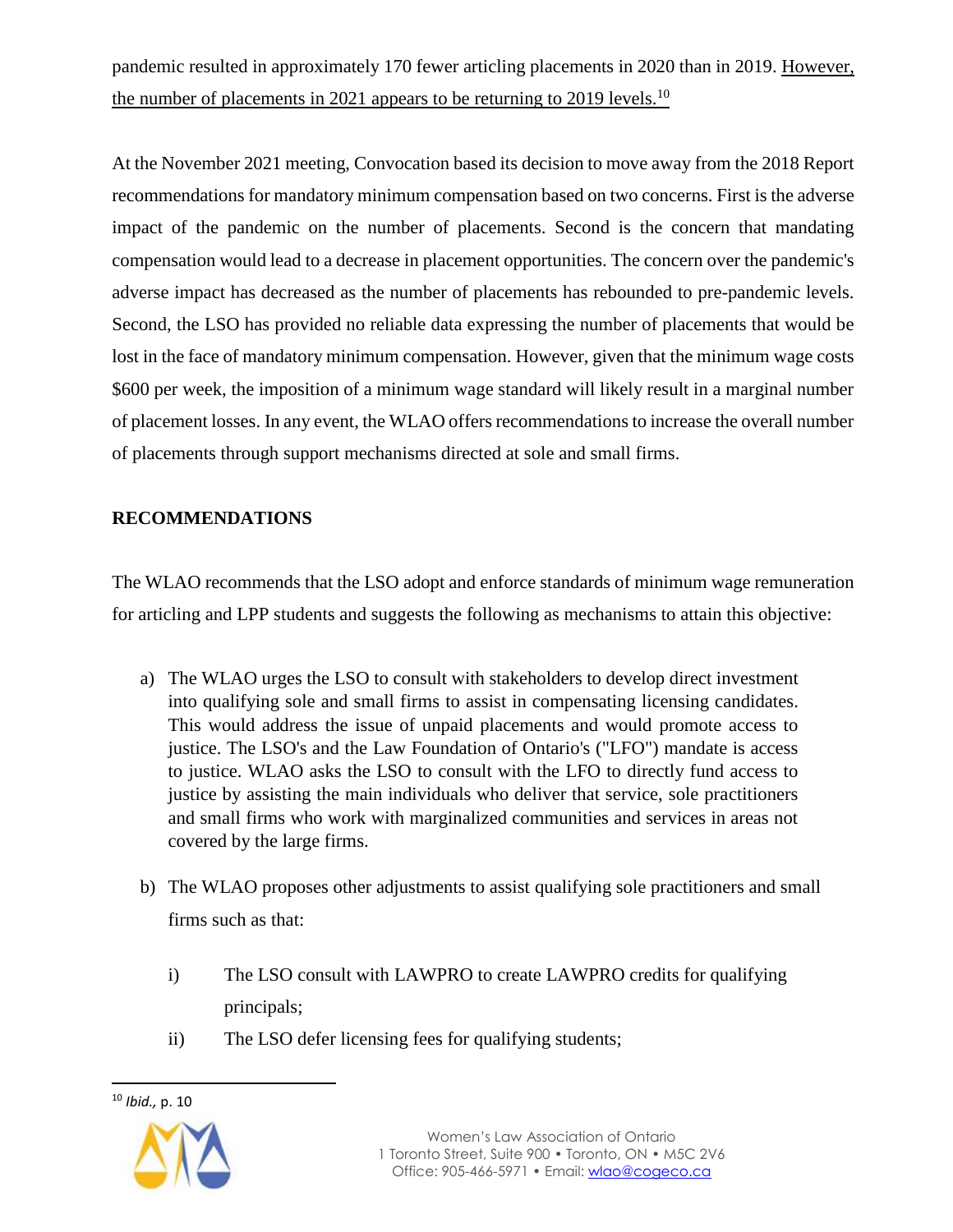- iii) The LSO reduce annual membership fees for qualifying principals; and
- iv) The LSO create CPD credits for qualifying principals.
- c) The LSO works with Legal Aid Ontario to increase the availability of candidate billing and second-chair counsel billing for qualifying sole practitioners and small firms who take on a licensing candidate. This step would increase access to justice and build a strong qualified bar in the areas served by sole practitioners and small firms;
- d) The LSO works with the LFO to increase the number of fellowships funded through the LFO's Public Interest Articling Fellowship (PIAF) and other related LFO projects such as th[e](https://commonlaw.uottawa.ca/en/students/career-and-professional-development-office/employers/fellowships) Small Firm and Sole Practitioner Fellowship<sup>11</sup>;
- e) The LSO works with government and large firms to increase the number of placement opportunities;
- f) The LSO provides licensing principals with training to recognize the value of a diverse workforce and provide employers with the tools to recruit diverse candidates; and
- g) The LSO extend or make permanent the eight-month minimum term for the articling program.

# **COMMENT ON THE FUTURE OF THE LICENSING PROCESS**

The fundamental focus of the WLAO's submission is to call for the adoption and enforcement of mandatory minimum compensation for licensing candidates. However, in this section, the WLAO offers additional remarks related to the licensing program for further consideration.

The WLAO acknowledges that the experiential training component of the licensing process serves an important function in training lawyers. It provides the licensing candidate with the opportunity to apply theoretical legal knowledge in a supervised practice setting. It also allows candidates to meet and build networks with established lawyers. This facilitates the candidate's ability to find remunerative work as a licensed lawyer. However, despite its value, the articling program has been

 $\ddot{\phantom{a}}$ <sup>11</sup> <https://commonlaw.uottawa.ca/en/students/career-and-professional-development-office/employers/fellowships>

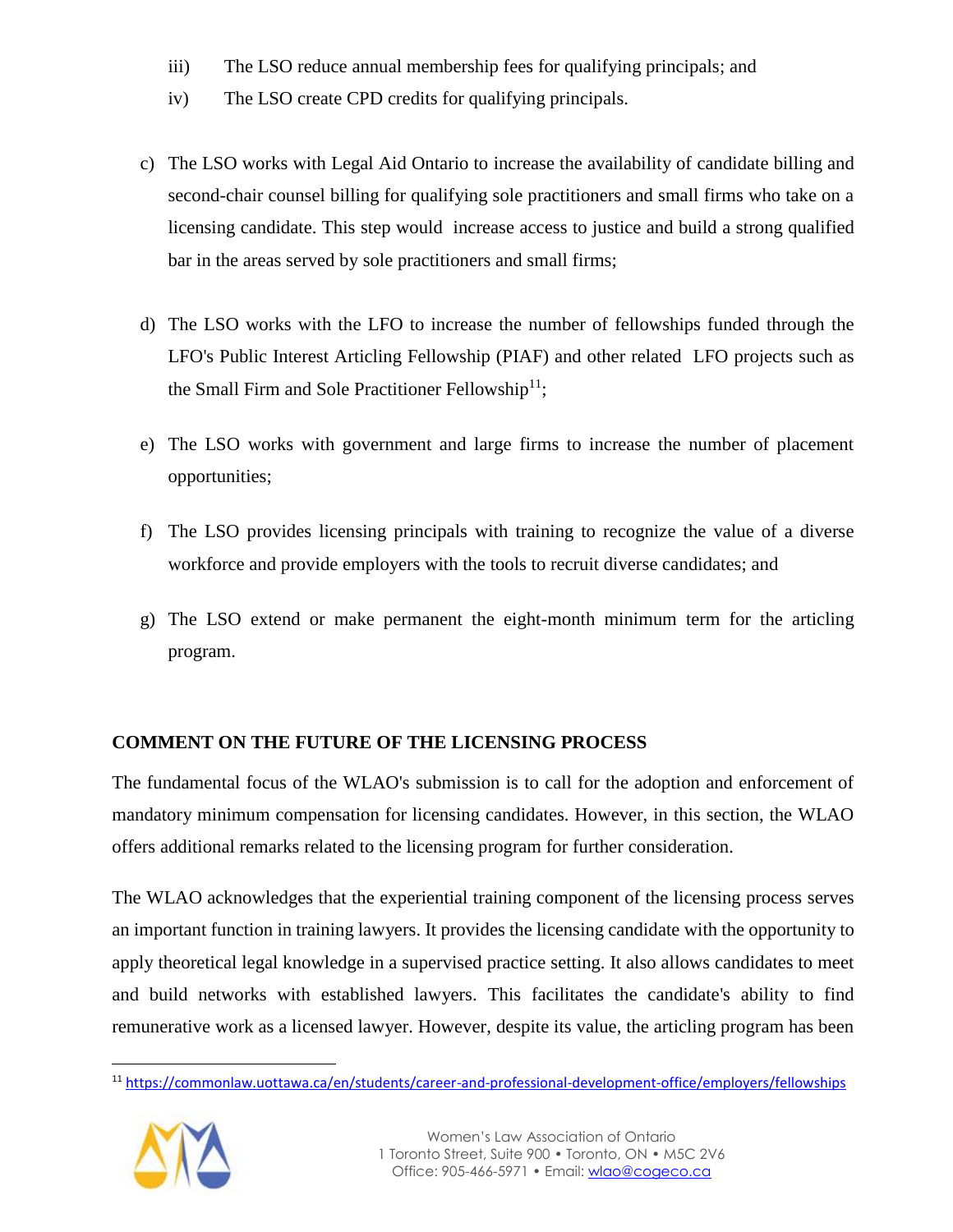under chronic stress as it lacks the number of placements required to accommodate the number of licensing candidates yearly.

The WLAO's recommendations articulated above offer solutions to the current problem of unpaid work. However, a more expansive approach may be required to address challenges in the licensing process. Therefore, the WLAO urges the LSO to conduct consultations to reshape the licensing process.

#### **Law Schools**

Given the direct role that the law schools play in determining the number of law graduates, the WLAO recommends that the LSO engage in consultations with the law schools, the profession and other stakeholders to work towards solutions in this area.

i) Law schools should consider linking admissions numbers to the conditions of the legal market;

ii) The LSO should consult with law schools to create a practical skills-based training program in the third year of law school. There is inherent practicality built into this recommendation. The articling recruitment process means that students know by the end of their second year whether they have secured an articling placement upon graduation. Students without an articling position can opt into practical skills training courses to gain experiential training. Producing skilled candidates lowers the pressure on the legal market to absorb candidates;

iii) Law schools are capable of offering such skills training. The Bora Laskin Faculty of Law at Lakehead offers a model of this experiential training. Moreover, law schools provide clinic programs. The clinic programs can act as a model for the proposed experiential training within the law school. This would assist in lowering the number of months required in an articling position - and alleviate concerns that students have not received adequate experiential training for the practice of law.

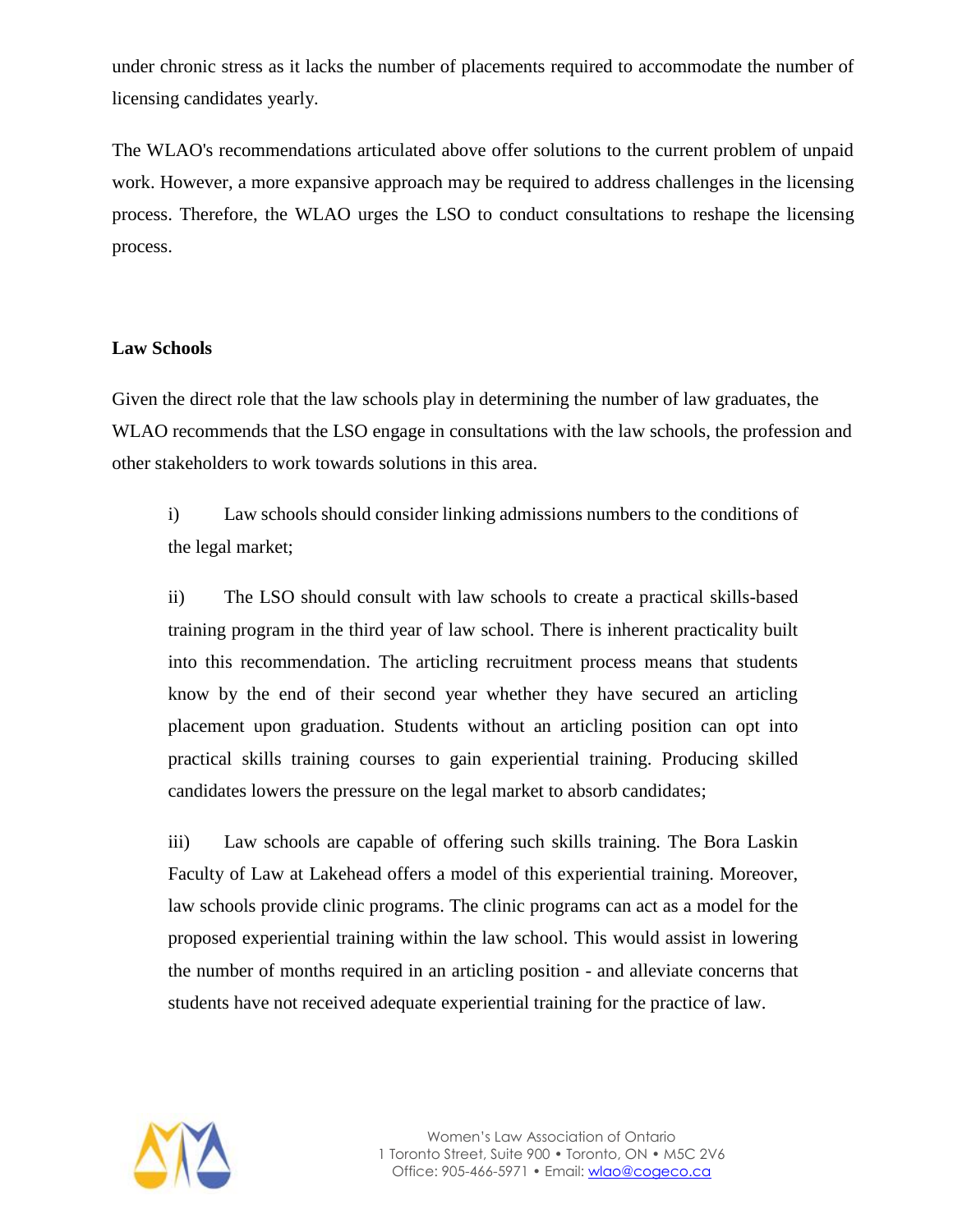#### **A Single Stream Licensing Process LPP**

Furthermore, the WLAO asks the LSO to engage in consultations to review the viability of a single stream LPP/PPD licensing process. This would eliminate the perception of a two-tier licensing process and ensure consistent and reliable experiential training. The difficulty in a single stream is the reticence by some in the legal community to move away from the traditional articling process and the program's cost. However, member contributions could offset the costs. The LSO should consult with all stakeholders to assess the viability of increasing the LSO member contributions to support a single-stream experiential training LPP program.

The LPP offers key benefits for licensing candidates, including the following:

- i) During the experiential training program in the LPP, candidates receive consistent experiential training in a variety of areas of law;
- ii) The LPP has a mentorship program that provides opportunities for candidates to liaise with other lawyers; and
- iii) The LPP provides an option for foreign-trained candidates who are disproportionately excluded from the articling hiring process.

The main benefit to employers is that they receive a licensing candidate who has drafted over 100 legal deliverables in the LPP, four months prior to commencing in their workforce. The top employers in the LPP include Dentons, the Ministry of the Attorney General, Wood Gold LLP, Samsung, Rogers, and Legal Clinics.

The WLAO's comments in this section highlight the systemic problems in the licensing process to prompt reform in the licensing process. However, these suggestions should not distract from the WLAO's primary position that the LSO adopt and enforce mandatory minimum compensation for licensing candidates.